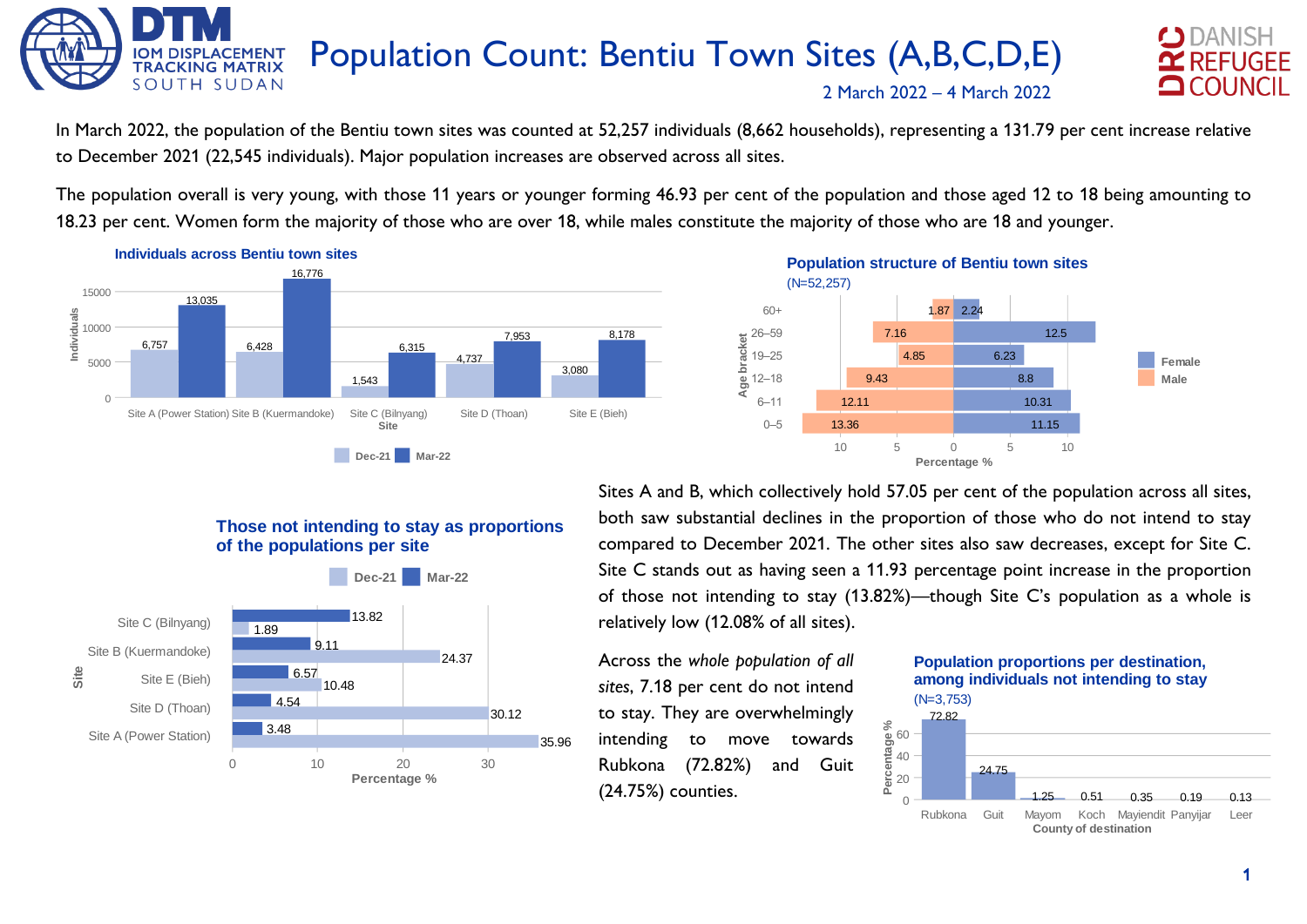# Population Count: Bentiu Town Sites (A,B,C,D,E)





**IOM DISPLA** 

**TRACKING MATRIX** SOUTH SUDAN

**CEMENT** 

For 7.18 per cent of individuals who do not intend to stay, the reasons for this intention include flooding/likely flooding (82.79%), family reunification (10.82%), lack of service provision (4.96%), insecurity (1.15%) and other reasons (0.29%).

2 March 2022 – 4 March 2022

When considering reasons at the site level and how these changed relative to December 2021, it is noticeable that Site C—which saw a relative increase in the proportion of those not intending to stay (alongside its modest increase in population numbers)—from none having flooding as a reason at all (0% of its population in December 2021) to 63 per cent of its population intending not to stay due to flooding / likely flooding.